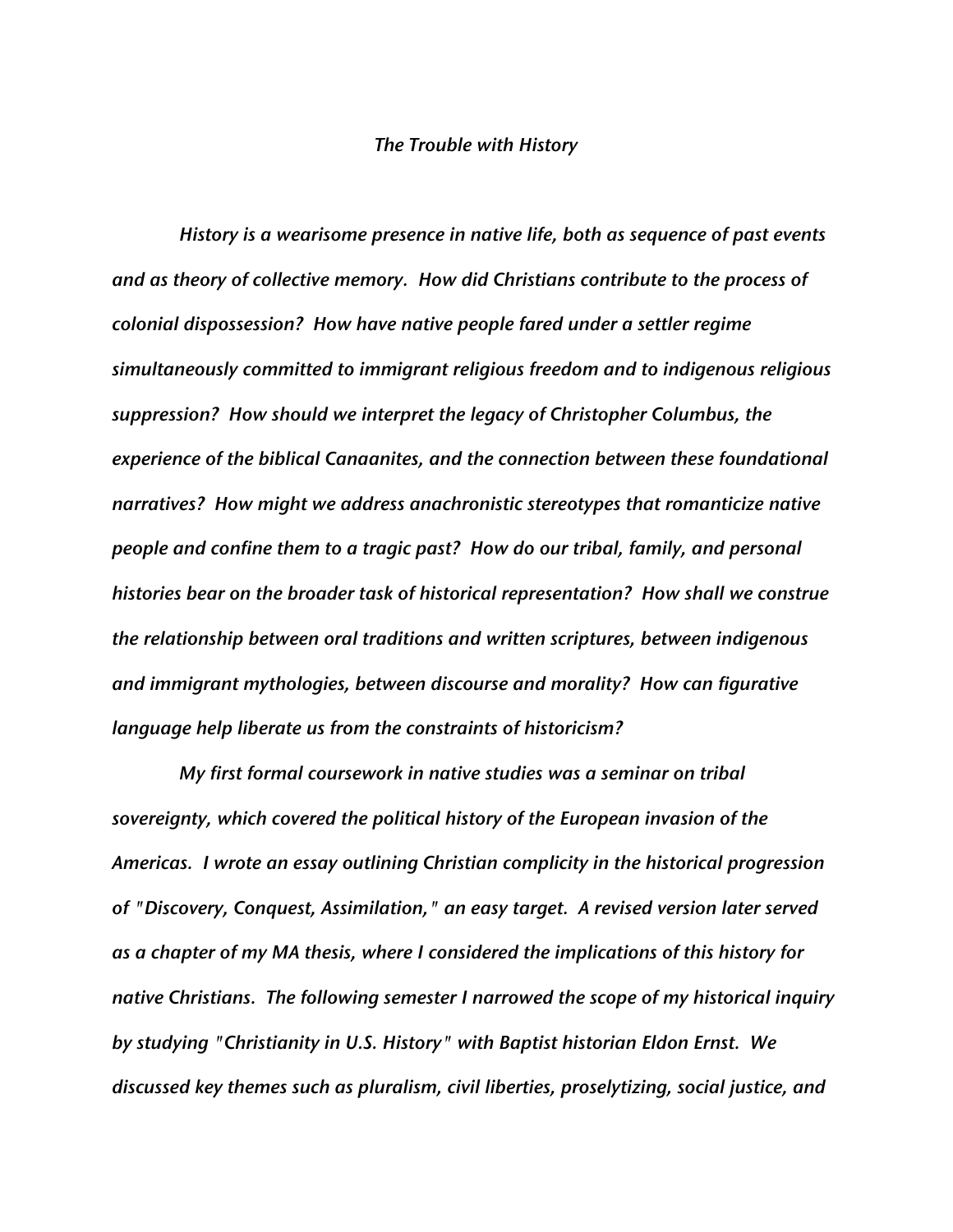*secularization, hot-button issues in the dominant culture that are also critical concerns for native religious communities. This course afforded me an opportunity to focus on native—and especially Creek—struggles in the nineteenth and twentieth centuries, and to experiment with the use of a fictional first-person voice in historical narration.*

*My last semester of graduate school coincided with the Columbus Quincentenary, a commemoration that generated considerable debate over the interpretation of American history. The early nineties seemed like an extended referendum on European colonialism and its aftermath, and I had many opportunities for public speaking and writing to distract me from my scholastic chores. Reflecting on homologies between American imperialism and the biblical narratives of conquest, I spoke about "The Canaanite Problem" on several occasions before this text was codified and published in Daughters of Sarah, a Christian feminist quarterly. I also served as a teaching assistant to several professors during this period, my first attempt at college-level pedagogy. I was especially fortunate to work with Jean Molesky-Poz, an expert on contemporary Maya spirituality, who taught me indispensable lessons about the learning process. Our collaboration led to my first professional paper, at the annual conference of the American Studies Association, and my first academic publication, in the ASA journal American Quarterly. "Engaging Students with Native American Community Resources" details some of the pedagogical techniques we used to counter the historical preconceptions that face anyone teaching native studies.*

*Having survived Columbus and the doctoral program as well, I began teaching full-time in Santa Cruz, the Spanish colonial mission town named for a sacred*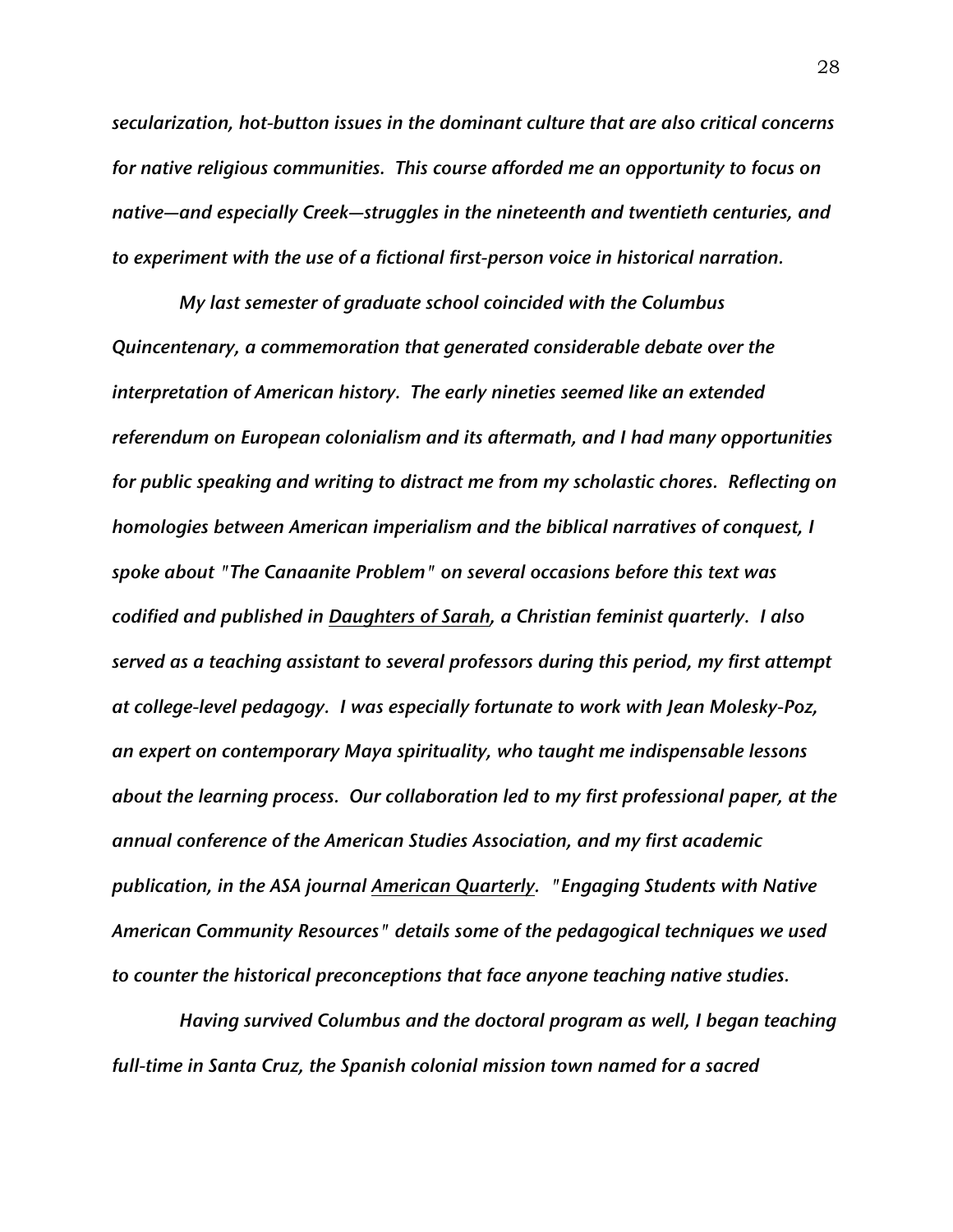*execution. The new faculty routine was strenuous but also flexible, allowing more time to read up on Creek history and to follow contemporary Creek affairs. Before long I ran across a branch of the family that had not been swindled out of Creek country; lively matriarch Grace Escoe welcomed me home like a lost child. She took me to Fourth Sunday meetings at Butler Creek Baptist Church, which her father had pastored, and I enjoyed hearing her speak Muscogee over dinners served in the camp houses. In 1997, I wrote a series of review columns on books about Creek history and culture for the Muscogee Nation News, one of which focused on "Telling the Mvskoke Story." I would later play a role in various literary events held at the Creek Council House Museum, which preserves the nineteenth-century capitol of the Creek Nation, Indian Territory.*

*Academic opportunities led me from California to New Mexico, Oklahoma, and Illinois, tracking eastward like the original Muscogees who tried to reach the sunrise. "Natural Metaphors and the Written Word" emerged from an analogous path of unintended consequence. The middle sections exploring Creek and Columbian origin accounts were originally drafted for the prologue of Around the Sacred Fire. I cut them from that manuscript and later added the opening and closing sections, having been invited to contribute to a journal issue on the work of Creek writer Alexander Posey. This project fell victim to editorial neglect, as did a subsequent book venture that never went to press, so the essay appears here for the first time.*

*In the past, my historical interests centered on sources and interpretations; in recent years, my attention has shifted to questions of representation and language.*